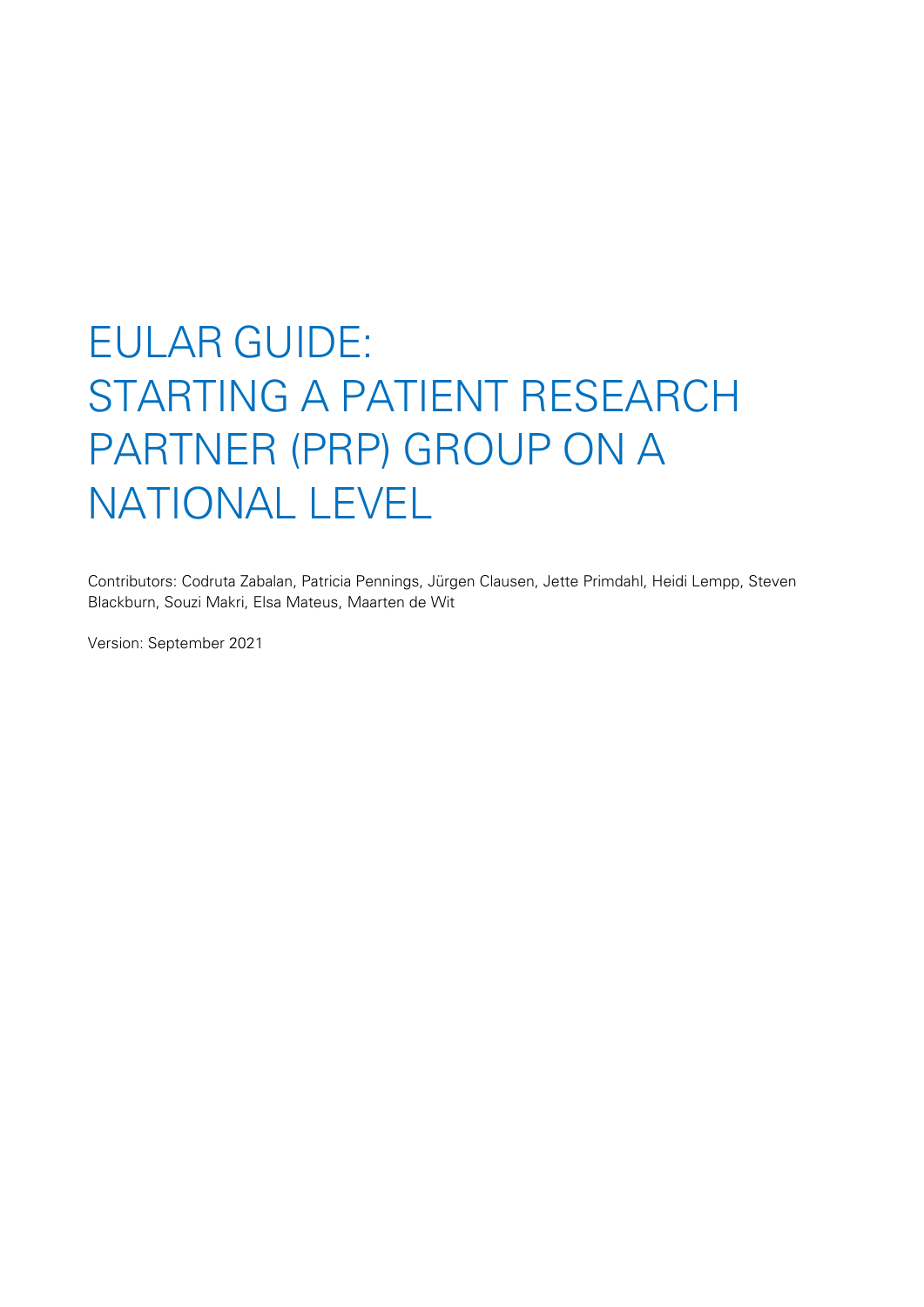## **Contents**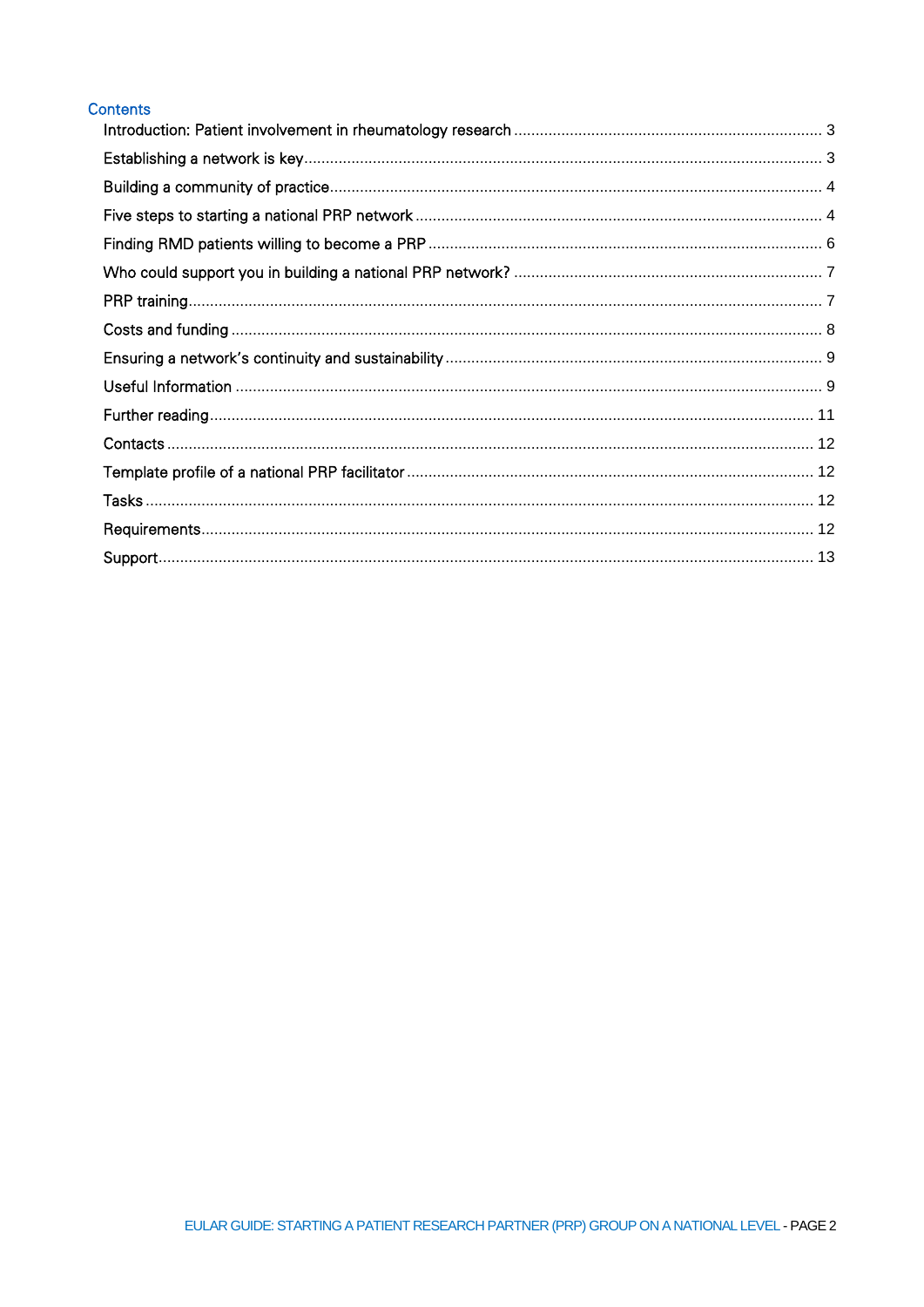## <span id="page-2-0"></span>Introduction: Patient involvement in rheumatology research

Over the last decade, the role of patients in rheumatology research has increased considerably. The European Alliance of Associations for Rheumatology, EULAR, has taken a leading role in promoting this progression by developing recommendations and mandating involvement of Patient Research Partners (PRPs) in all its taskforces and other scientific initiatives. Also, on national and regional levels, there is an appetite to explore different patient roles in research other than that of study participants. For that reason, EULAR has decided to produce this guide to support patient groups to establish and support their own PRP networks.

As defined in the "EULAR recommendations for the inclusion of patient representatives in scientific [projects](http://ard.bmj.com/content/70/5/722.abstract?sid=1dcaf25a-b356-430f-8bfa-2775c7ebf32e)", patient research partners are "persons with a relevant disease who operate as active research team members on an equal basis with professional researchers, adding the benefit of their experiential knowledge to all phases of the project".

Active collaboration between patients and researchers seems to be an appropriate means by which to capture the patient perspective. Patient participation ensures better representation of their needs and uncertainties and helps prevent a potential mismatch between their preferences and the scientific focus in research. Other potential benefits for researchers are:

- More patient-oriented health research agendas
- Gaining trust and access to patient organisations and other institutions
- Raising funds for research
- Creating support for implementation

Patient involvement may result in the empowerment of people with rheumatic and musculoskeletal diseases (RMDs) and enhance a sense of ownership. Finally, the development of an involved patient community that is better informed – and recognises the value and limitations of research – is also in line with the need and desire, at the regulatory and political levels, to place the patient at the centre of all research processes and strategies.

Only a few European countries have national policies to include patients in research – with the UK as an illustrative example of supporting patient and public involvement (PPI) through a top-down approach. According to National Institute for Health Research (NIHR) policy, no research can be funded unless there is active patient involvement. This decision has supported the rapid implementation of collaborative research principles, and many centres have developed so-called research user groups, supported and promoted by PPI co-ordinators.

In other countries, the principles of collaborative research were developed bottom-up – where individual patients or researchers took the initiative and started from scratch by developing a patient group and providing on-the-job training. In the ideal world, the implementation of partnership would be supported by both strategies: bottom-up as well as top-down.

#### <span id="page-2-1"></span>Establishing a network is key

The PARE (People with Arthritis/Rheumatism in Europe) PRP Working Group, together with members of the EULAR Study Group for Collaborative Research, collected tips for starting a PRP network on a national level. It is based on the Dutch and German experiences that were reviewed by co-ordinators of patient involvement panels, patient research partners and researchers from many countries across Europe.

PRPs should not work in isolation, and they should benefit from the support of other PRPs. We will use the term "network" to emphasise that a key success factor of establishing an effective PRP group is the opportunity to learn from each other by frequently exchanging experiences. All PRPs benefit from regular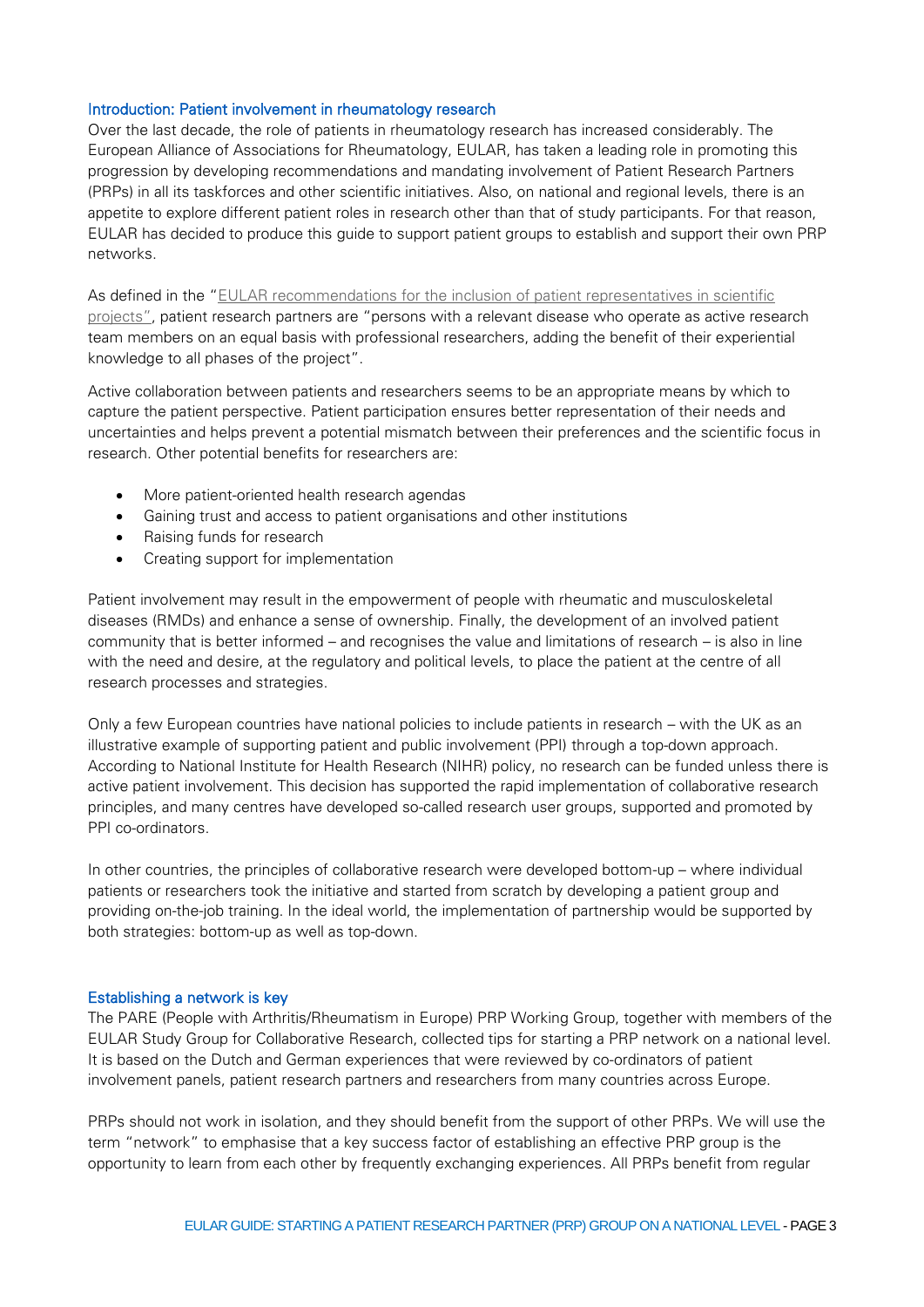meetings with their peers to stay motivated, to present case studies and to discuss challenges. As a result, PRPs can build their confidence and improve their skills to enable them to collaborate with researchers. Such networks can be established on different levels, as we have seen at the:

- International level, such as GRAPPA (Group for Research and Assessment of Psoriasis and Psoriatic Arthritis) PRP network
- European level (EULAR)
- National level (Germany, Netherlands)
- Regional level (Keele, UK; Sonderborg, Denmark)
- Local level

This guide describes the establishment of a PRP network on national level, but we hope these principles and steps can be extrapolated to other levels of health research.

Finally, these networks can comprise PRPs with all kinds of RMDs, but can also be disease specific. The European HIPPOCRATES research consortium, for example, has established a network of PRP who have psoriasis or psoriatic arthritis. The HarmonicSS consortium enabled the establishment of another disease specific (Sjögren's syndrome) PRP network.

## <span id="page-3-0"></span>Building a community of practice

We will use the term "community of practice" when we refer to the structured communication between PRPs, researchers, relatives, patient organisations and other stakeholders about the development and implementation of collaborative research projects.

An important example of such a community of practice is the [EULAR study group for collaborative research.](https://www.eular.org/pare_people_with_arthritis_and_rheumatism.cfm) Similar initiatives can be created on national, regional and local levels. When they function properly, beneficial learning, relationship building, interaction and synergies will emerge between these different communities – a community of communities.

## <span id="page-3-1"></span>Five steps to starting a national PRP network

There is no official blueprint for setting up a PRP network. One way could be via the following five steps.

Step 1:

Try to secure the back-up of a national patient organisation or umbrella organisation for people with RMDs.

The idea of participatory research – and its advantages – needs to be presented to the leadership of the national patient organisation(s). Literature such as the "[EULAR recommendations for the inclusion of patient](http://ard.bmj.com/content/70/5/722.abstract?sid=1dcaf25a-b356-430f-8bfa-2775c7ebf32e)  [representatives in scientific projects](http://ard.bmj.com/content/70/5/722.abstract?sid=1dcaf25a-b356-430f-8bfa-2775c7ebf32e)", and the [EULAR brochure](https://www.eular.org/myUploadData/files/Reference_cards_explained_Booklet_pages_23-08-13_1.pdf) and [reference cards](https://www.eular.org/myUploadData/files/Eular_Reference_cards_25-04-13_1.pdf) can help you prepare this presentation. The ideal result should be that the leadership recognises the added value of a PRP network and subscribes to its development.

## Step 2:

Establishing a successful and sustainable network of PRPs requires resources in terms of money, time commitment and people power.

Set clear expectations with your patient organisation as to how much resource (time, funding, people power, etc.) you can apply to establishing a PRP network – and adjust PRP start-up activities according to the amount of resources available. Preferably, find a partner with previous experience of working with PRPs who can advise and/or help start up the PRP network. This can be an already-active patient research partner,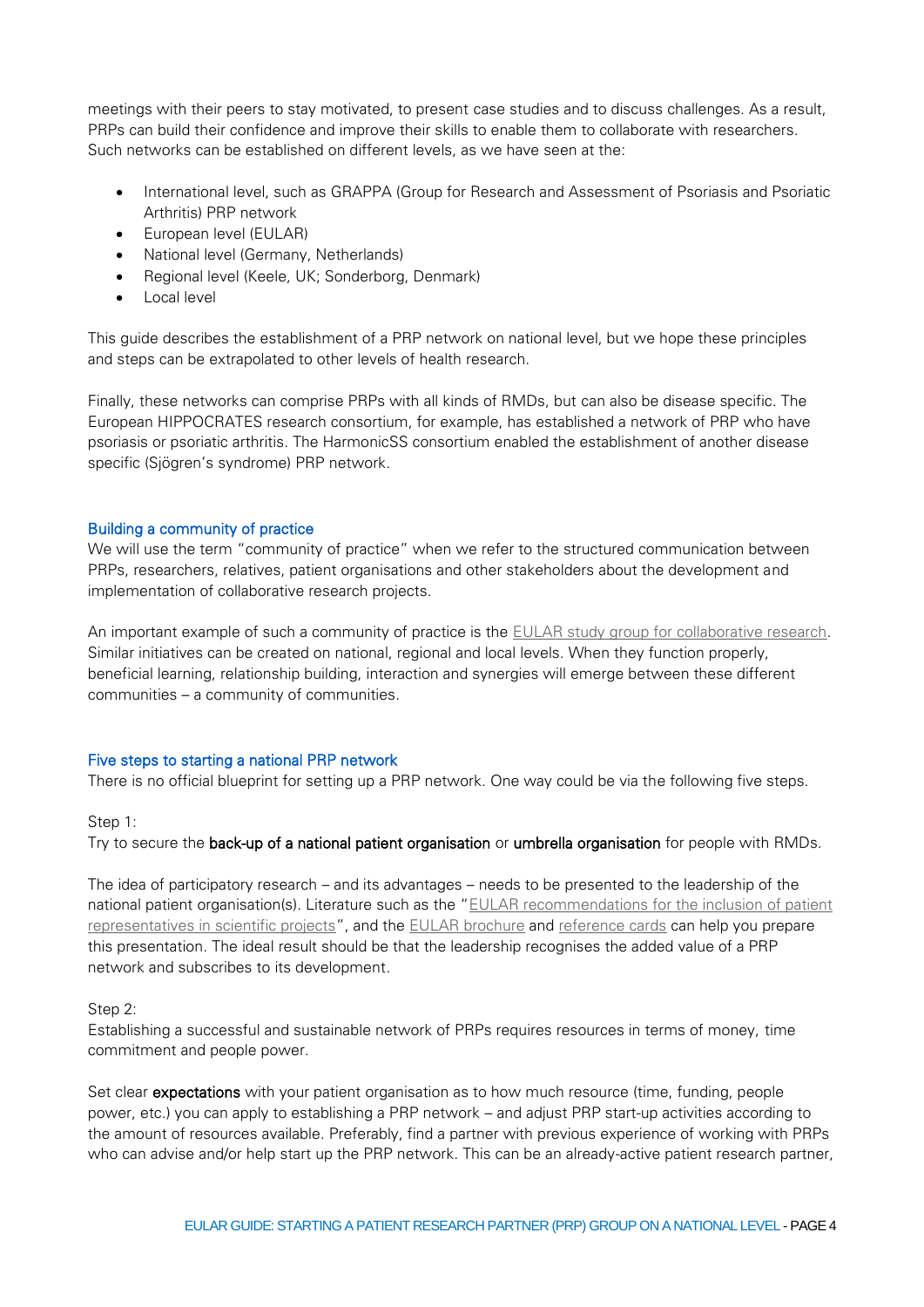a health professional, physician or nurse, a carer (there are different models that work). It can also be an experienced PRP from a neighbouring country.

If the leadership is convinced, a source for funding must be found. Funding is necessary for setting up the PRP network (See: Costs and funding).

Step 3:

Set up the **infrastructure** for a PRP network.

- Agree on basic principles about the role and responsibility of the PRP network by answering questions such as:
	- o What is the purpose of the PRP network? (PRP involvement in guideline development, research and development, policy making, education of future RMD professionals)
	- o What will be the geographical scope of the PRP network?
	- o How will the PRP network be established?
	- o How will the PRP network be funded?
	- o Will you have different types of PRPs or different projects and what would be the necessary experiences, qualifications and/or skills?
	- o How will the PRPs be trained and how will the researchers be trained?
	- o How will the PRP network be co-ordinated?
	- o How inclusive will the roles and processes be?
	- o How can the network grow?
	- o How will the impact of the PRP involvement be evaluated?
- Set up a website or webpage with information about the PRP network for patients as well as for stakeholders that would be interested in PRP involvement. The page can be hosted by the national patient organisation or it can be an individual website with clear links to the stakeholder organisation.
- Set up an inspiring PRP vacancy text and general task description for the (possibly different types of) PRPs you are looking for.
- Develop (written) information for potential PRPs about expectations regarding their new role/responsibilities:
	- o Introduction of the PRP programme, its impact and how it will be evaluated
	- o Information about the PRP training: What will the training include? How much time is required? Who will undertake the training?
	- o Compensation and guidance during projects: What will be reimbursed? Who should be approached?
	- o Meetings of the PRP network (See: PRP training).
- Set up a database for future PRP administration that complies with the General Data Protection Regulations (GDPR).
- Set up a database for the monitoring of future projects.

## Step 4:

Agree on a research agenda with your patient organisation.

A research agenda is set by people with RMDs and includes the top 10 RMD research topics that people with RMDs identify as deserving the most attention. Building the research agenda in collaboration with other stakeholders can be very beneficial for future collaborations in the field of research – and it can be a great start in establishing a PRP network.

A German case study about developing a national research agenda will be presented in one of the PARE Best Practice webinars in October 2021.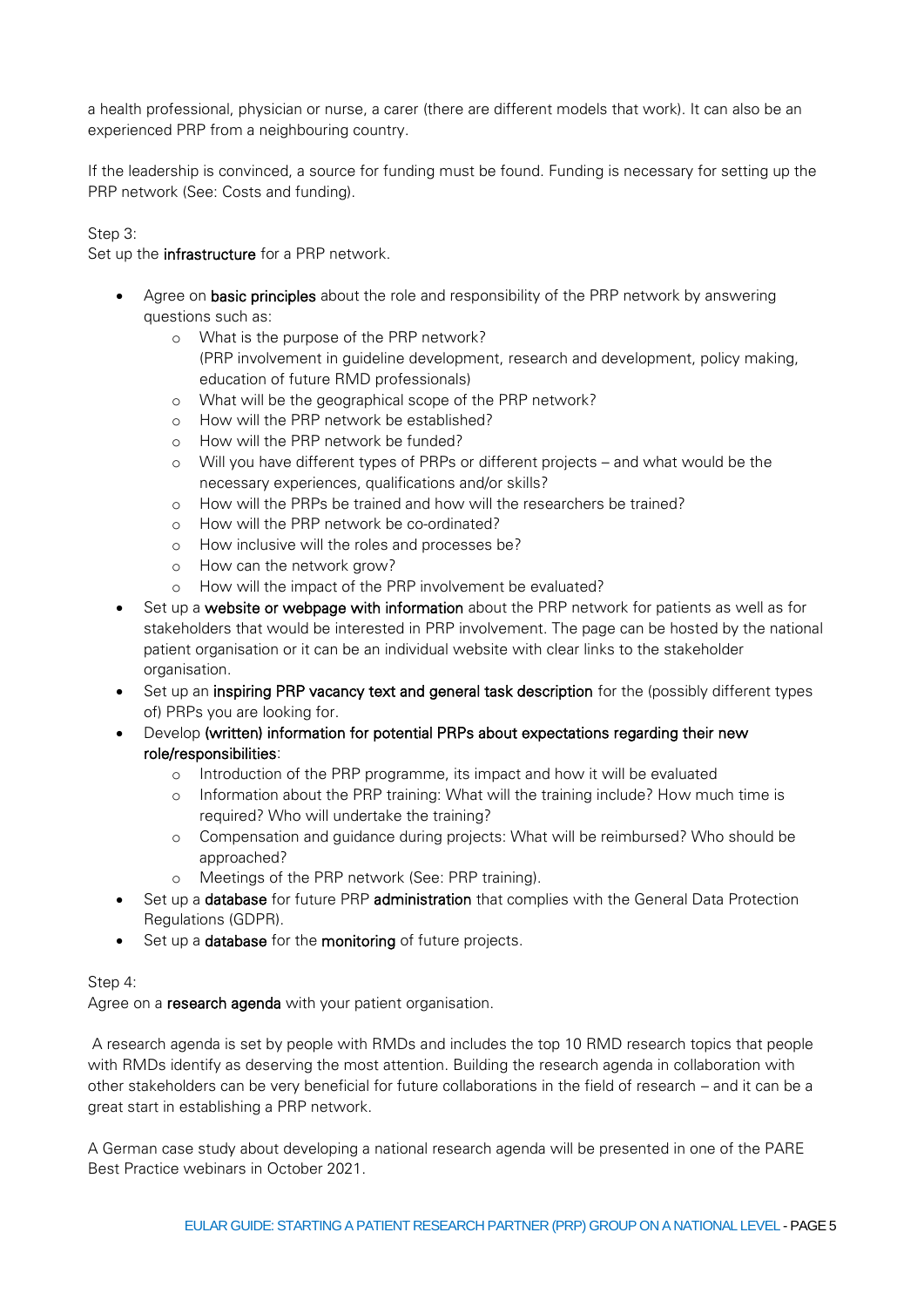Step 5:

Publish the research agenda and **share its results with stakeholders** of your patient organisation – board, members, health professionals and researchers, politicians and other decision makers, donors.

This can be via presentations during conferences and events, in publications and online newsletters, and on social media. End each message with a call to action, such as:

- o For patients: Join our PRP Network. Share your experience and help make RMD research important and relevant to patients and carers. For more information look at www… and contact…
- o For RMD professionals: Focus on RMD research that matters to patients and carers. Join forces with our PRP Network. For more information look at www… and contact…

You don't need to start too big. It is often sensible to get going with one project and learn from the experience. This can lead to a new project, which then leads to new invitations for more projects – like a snowball effect. The key is maintaining dialogue with researchers and, at the same time, balancing the number of projects in which you wish to participate – and having enough interested and motivated PRPs to participate in these projects. The overall advice is to start small, be honest and admit when you don't have enough capacity, and gradually grow as more PRPs become available. The next important step is to evaluate the progress of the network, as well as to evaluate the collaboration with researchers in specific projects.

## Possible patient roles

- Recommendation Task Force member
- Patient reviewer (research proposals, national guidelines)
- FOREUM committee member
- Reviewer of lay summaries
- Member of the European Medicines Agency (EMA) committee
- Member of a pharmaceutical company's advisory committee
- Member of an international patient panel for international research ("consortia")
- Patient Research Partner in a PI-initiated study
- Patient Research Partner involved in a specific research study
- Participant in hospital RMD departments' research projects on a national level Examples of the types of patient involvement in the EULAR PRP network

## <span id="page-5-0"></span>Finding RMD patients willing to become a PRP

## **Recruitment**

There are different ways of identifying eligible PRPs. In a way which conforms to GDPR, ask for personal information like age, experience with RMDs and a motivational statement.

- Start with your own network: Which people do you know who might be interested in and capable of becoming a PRP? Do they know other people who might be interested? Find out if any members have already been involved in research studies as PRPs and if they know other people who are also active.
- Ask active members of your patient organisation if they would be interested in becoming a PRP. For example, the patient organisation needs to send out emails to all members describing participatory research and its aims, and asking for interested volunteers.
- Ask the RMD professionals (rheumatologists and RMD nurses) that are connected to your patient organisation or local patient/carer groups if they have members who would be interested in – and capable of – becoming a PRP.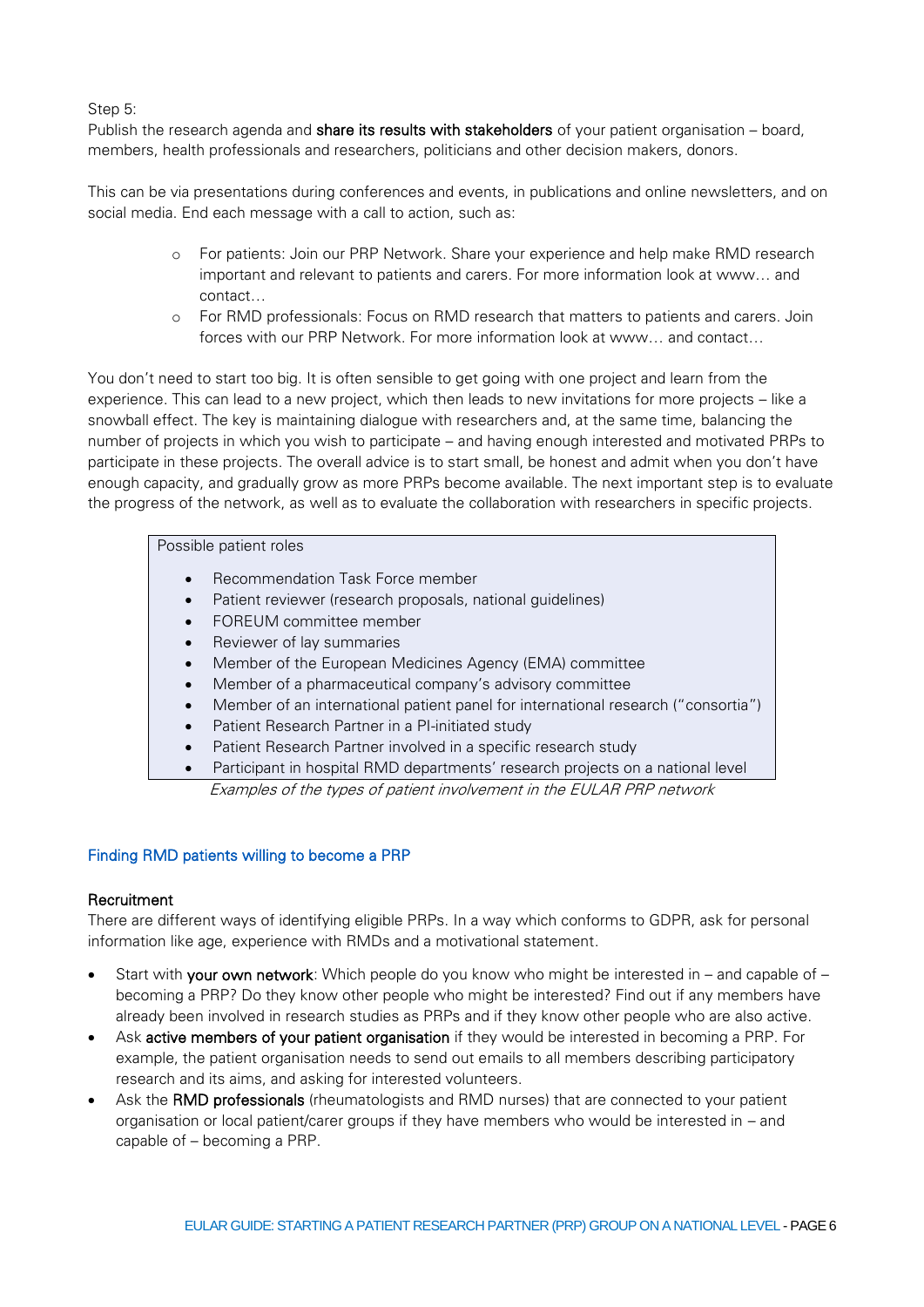- Share the aims and goals of the PRP network during all events that are organised by your patient organisation.
- Advertise on your patient organisation's **social media channels**. Existing PRPs can share their experiences in a video or post. Social media outlets are important but not everyone uses them, so it would be ideal to use multiple communication channels to reach your members (your magazine, email, organisation's journal, newsletter etc).
- As a next step, you can consider setting up a blog for the PRP group so that everybody can read what the members are involved in. This helps to raise the profile and can be linked to other organisations (for example: [https://mskexpertpatient.wordpress.com/\)](https://mskexpertpatient.wordpress.com/).
- Try to recruit a broad and diverse range of patients.

## <span id="page-6-0"></span>Who could support you in building a national PRP network?

These are the possible partners that can help in building a national PRP network.

- Active members of your local or national RMD patient organisation
- Other patient organisations with a main focus on RMDs
- RMD hospital departments (academic/regional)
- Researchers within the field of RMDs (preferably those who already have positive experiences in collaborative research)
- National scientific/clinical/professional/allied health professional societies representing rheumatology
- International EULAR PARE Network of PRPs, EULAR Study Group for Collaborative Research, other PARE organisations
- Patient organisations for other long-term diseases, which already have a PRP network or are interested in establishing one.
- National charities, government institutions or companies which could be approached for funding (setting up a database of PRPs, travelling costs etc.) In some countries, it might not be acceptable for a pharmaceutical company to support the setting up of a patient organisation-driven PRP network.

## <span id="page-6-1"></span>PRP training

Training is important to give people with RMDs confidence in sharing their lived experiences of RMDs with other stakeholders at the research table.

Possible induction training topics include:

- o Basic principles of evidence-based medicine
- o What patient participation in research is about
- o Educating PRPs about the different stages of research and how they can contribute to each of them
- o How to get access to information
- o How to speak on behalf of people with RMDs
- o Learning how to recognise the moments in which the patient's voice can make a difference in a meeting
- o How to interact professionally with stakeholders by expressing a different opinion.

An induction training course and regular refreshment courses are a prerequisite for the successful inclusion of PRPs in research projects, and for setting up a stable network of PRPs. To support PRP networks, EULAR is currently developing an English language online training course that will start in September 2022. It will be available to all people with an interest in collaborating in research. The training course is supposed to enable patients to make valuable contributions to research projects. In addition, the training course aims to lower barriers and strengthen patients' self-confidence in order to facilitate their integration into the unfamiliar environment among researchers. In the longer term, the course – or its most important parts – should be translated into national languages and accompanied by the "train the trainer" course.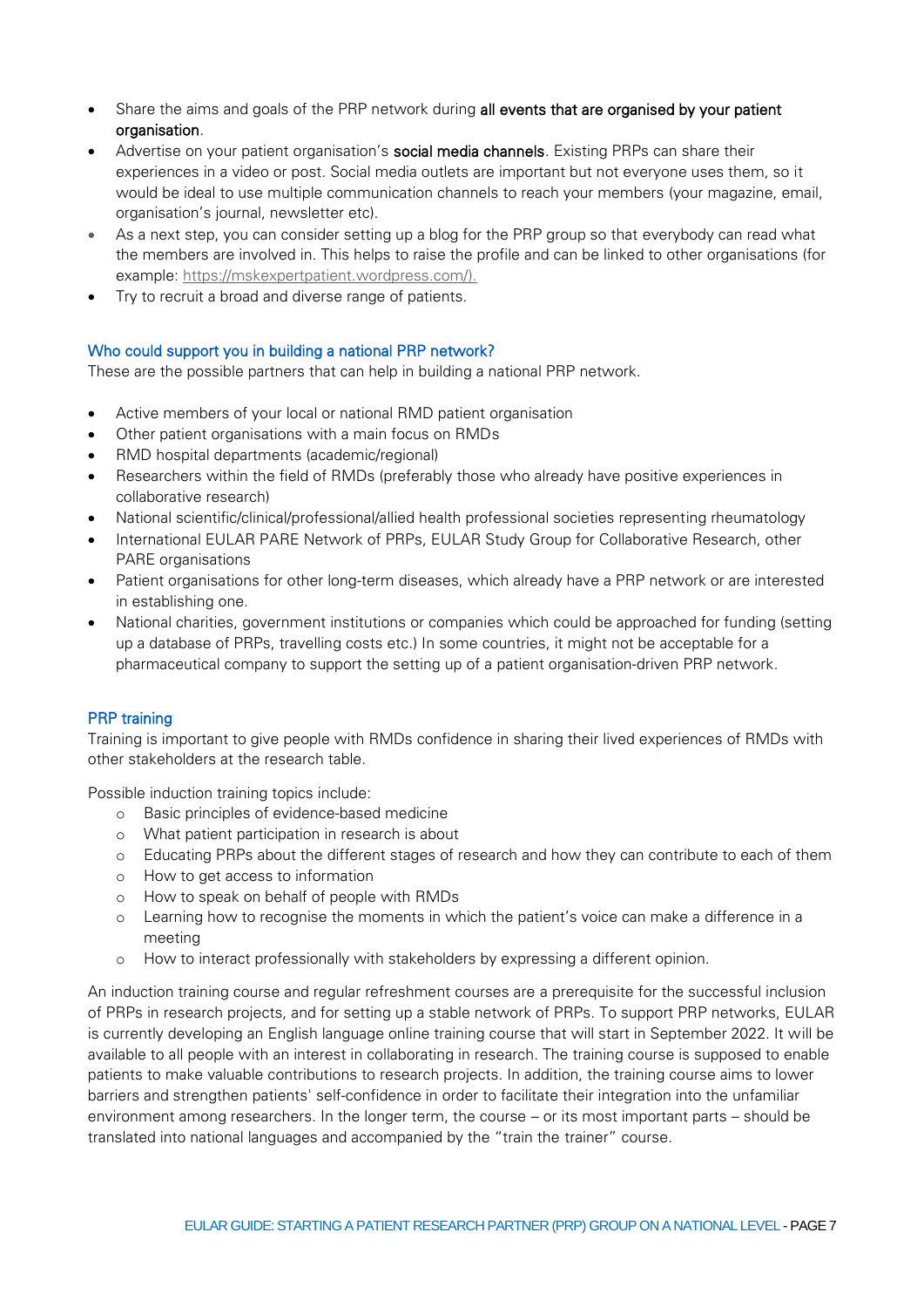Regular knowledge update is important. By coming together 1-3 times a year as a network of PRPs, you can share experiences and challenges in your projects. Together, you can find answers and explore solutions to any problems that you have encountered. Due to the pandemic, we have learned that virtual meetings can provide an opportunity to meet more regularly. It is also a cost-effective way to meet each other if budgets are tight.

In the UK, some PRP groups are linked with universities, and patients/carers are given a "visiting appointment contract". This allows them to access any courses offered by the university – including research method courses – and to meet other researchers who they can learn from and network with.

For guidance on training, possible topics and help with finding the suitable trainers, please contact the EULAR Office.

#### <span id="page-7-0"></span>Costs and funding

As said before, establishing a successful and sustainable network of PRPs requires resources in terms of money, time and energy. Don't underestimate the amount of time that is necessary to build a PRP network, to recruit and train volunteers, and to work on developing a friendly environment among researchers.

This requires investing in a dedicated person for up to 20 hours/week for at least one year. Although this can be done on a voluntary basis, or as a shared responsibility between two people, it is more likely that appointing a paid staff officer would avoid overburdening, and ensure that continuity and a professional outreach can be achieved.

## Costs to be considered when setting up a PRP network of a minimum of 12 PRPs (one-time costs):

- o A PRP network co-ordinator (12-20 hours/week).
- o Creating a website.
- o A brochure (in your own language) about the PRP network for future PRPs.
- o A brochure about the PRP network for researchers/RMD professionals.
- o Setting up a PRP training programme. If this is not possible, the international EULAR PRP training programme could be very useful.
- o Materials for the PRP training programme.
- o Setting up a PRP database.
- o Setting up a programme for monitoring projects.
- o A meeting location for PRP network training and meetings.
- o Trainer costs.
- o Introduction and ongoing communication with PRPs to keep them involved.
- o Communication with researchers in the local area to promote collaborative research.

#### Costs to be considered for maintaining the PRP network (long-term costs):

- o Ongoing co-ordination of the PRP network.
- o Hosting the website.
- o Compensation for PRPs. Travel expenses and accommodation should always be reimbursed preferably by the research group, otherwise by the patient organisation. Patient organisations should consider requesting payment for their efforts in recruiting, training and supporting PRPs, and matching them with research projects.
- o Renumeration. Discussion within the patient organisation (administrative board, CEO, PRPs) is needed as to whether or not remuneration for the PRPs' work should be introduced. If yes, remuneration of PRPs' work should be considered when talking with researchers.
- o Costs for follow-up training.
- o Costs for PRP network meetings.
- o Costs for the evaluation of PRP involvement.
- o Ongoing communication with PRPs to keep them motivated.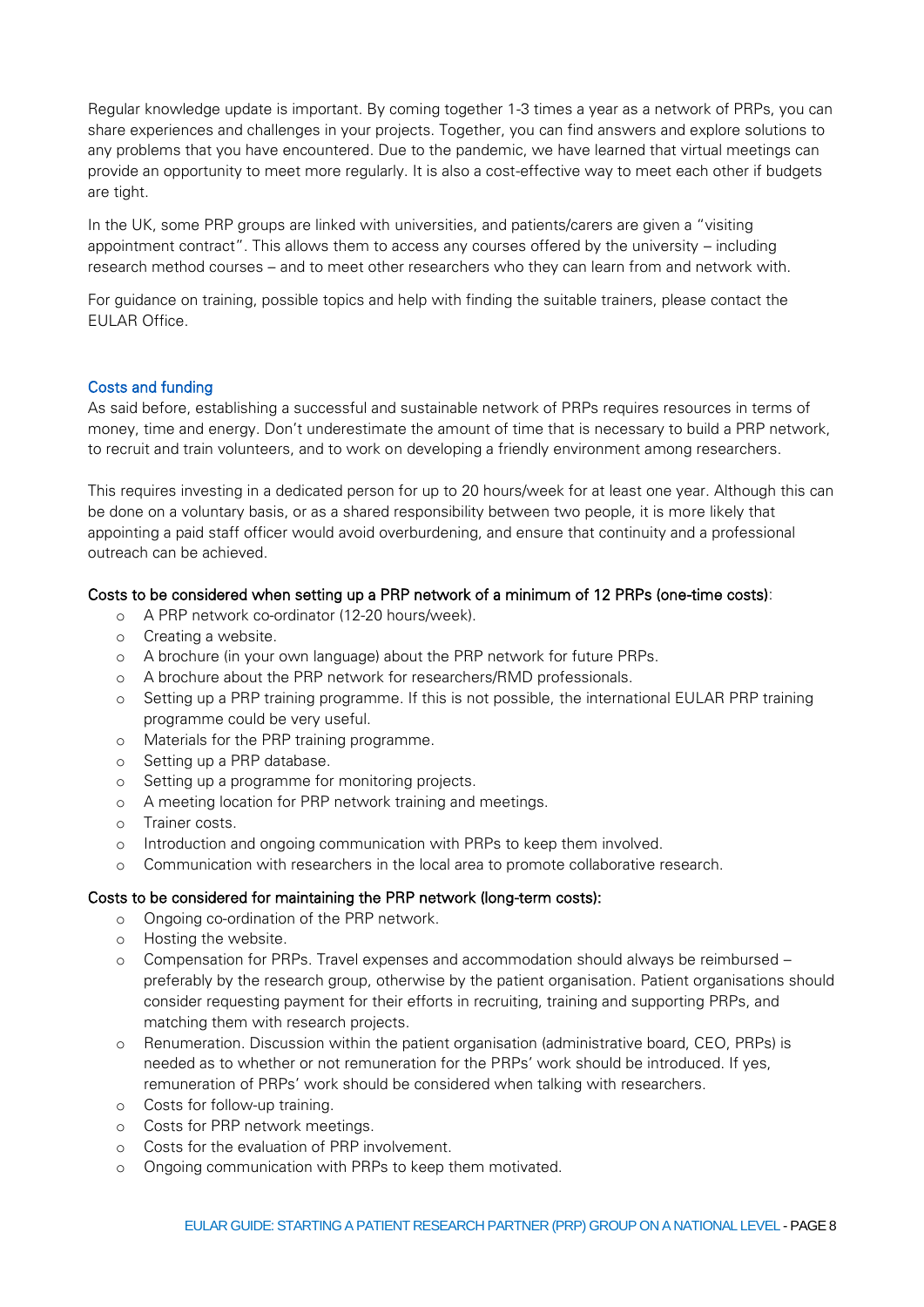o Ongoing communication with healthcare providers and researchers in (future) projects.

## These costs can be financed through:

- o A regular/annual specific budget within the patient organisation that is reserved for patient engagement in projects.
- o A specific budget that is reserved for patient participation in the researcher project application. In some European countries, this is essential and mandatory for many funders.
- o A specific budget reserved for patient participation in a project that is carried out by your own patient organisation.
- o Some countries have funding options (national charities, government institutions) for patient organisations who want to start up networks such as a PRP network.
- o Pharmaceutical companies may be interested in the establishment of a PRP network.
- o Application to EULAR to obtain one of the EULAR Knowledge Transfer Programme bursaries.

## <span id="page-8-0"></span>Ensuring a network's continuity and sustainability

The sustainability of a network depends on several factors.

- o Having trained PRPs willing and available to participate for the length of the research projects.
- o Receiving invitations to take part in research projects, approaching research teams directly or leading research projects as PRPs with researchers.
- o The co-ordination of the network's activities: Finding and supporting PRPs, finding projects, setting out your own projects, matching PRPs to projects, monitoring and evaluating projects, training PRPs and researchers, hosting meetings with the PRP network (ideally managed by a paid employee).
- o Having sufficient funding means all the necessary costs can be budgeted for and will cover all activities.
- o Regular refresher courses are mandatory for updating skills and strengthening the PRP network.
- o Evaluation and impact measurement of PRP involvement is an important factor for sustainability.

## <span id="page-8-1"></span>Useful Information

## [EULAR](http://www.eular.org/)

The European Alliance of Associations for Rheumatology, EULAR, is the organisation which represents people with arthritis/rheumatism, health professionals in rheumatology (HPR) and scientific societies of rheumatology of all the European nations.

#### [EULAR Patient Research Partners Network](https://www.eular.org/pare_patient_research_partners.cfm)

The EULAR network of competent patient representatives can be contacted whenever a need for active participation of trained patient research partners is required.

## [EULAR Study Group for Collaborative Research](https://www.eular.org/pare_people_with_arthritis_and_rheumatism.cfm)

EULAR study groups are established networks in their respective fields and play an active part in the research and treatment of rheumatic and musculoskeletal diseases. The EULAR Study Group for Collaborative Research enables participants to meet virtually twice a year, agree on a research agenda and initiate new collaborations.

#### [EULAR recommendations for the inclusion of patient representatives in scientific projects](http://ard.bmj.com/content/70/5/722.abstract?sid=1dcaf25a-b356-430f-8bfa-2775c7ebf32e)

To provide guidance to task force leaders and patient research partners, EULAR has developed a set of recommendations for the inclusion of patient representatives published in the "Annals of the Rheumatic Diseases".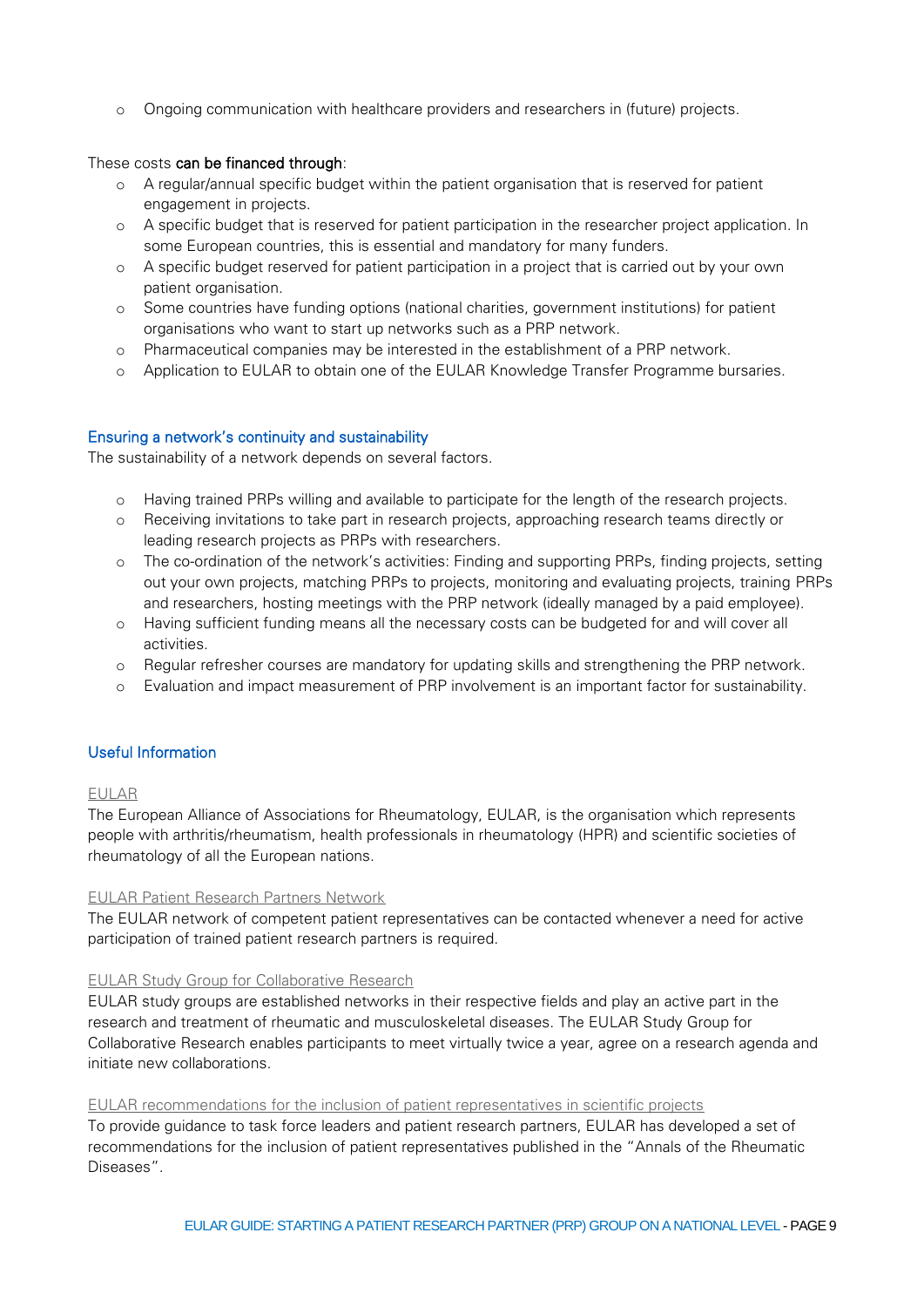# [Guiding brochure](https://www.eular.org/myUploadData/files/Reference_cards_explained_Booklet_pages_23-08-13_1.pdf) and [reference cards](https://www.eular.org/myUploadData/files/Eular_Reference_cards_25-04-13_1.pdf)

Following a review of initial experiences with the PRP concept, the EULAR task force in charge of training the patient research partners and setting up the network developed guiding documents (reference cards and an explanatory brochure) that are freely available. These materials have been created with the support and input of a stakeholder group active in the field of rheumatology research. The reference cards and brochure are currently under review and will be updated in autumn 2022.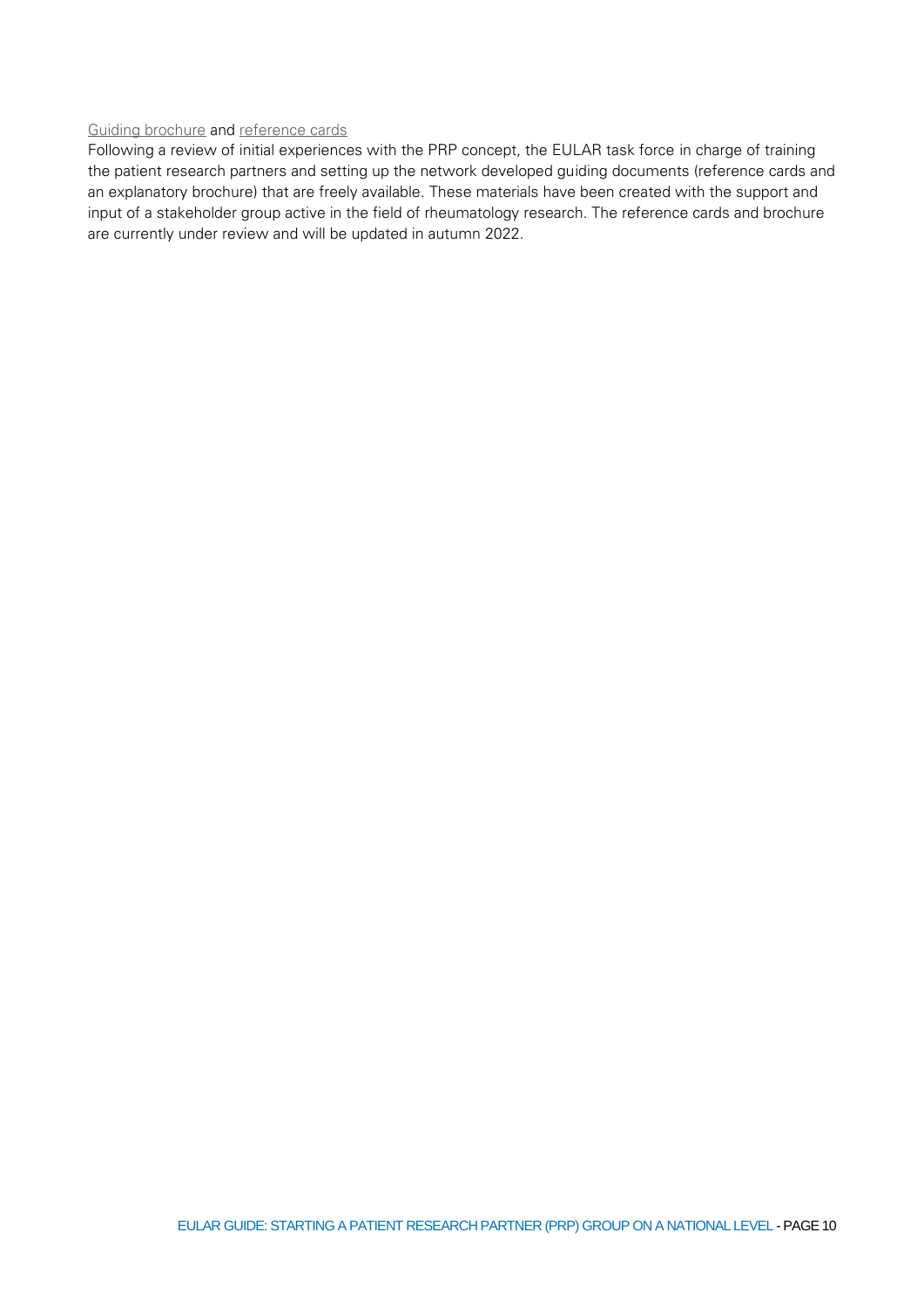## **Glossaries**

- http://oml.eular.org/glossary.cfm https://toolbox.eupati.eu/glossary/
- https://bestpractice.bmj.com/info/toolkit/ebm-toolbox/a-glossary-of-ebm-terms/
- https://www.invo.org.uk/resource-centre/jargon-buster/
- https://www.ema.europa.eu/en/about-us/about-website/glossary
- https://omeractprpnetwork.org/publications

## Other links:

- The Pathway of Patient Engagement in Rheumatology Research The purpose of the *initial* pathway is to trace the evolution of patient engagement in rheumatology research, including identifying historical milestones, novel "firsts" and tools.
- National Institute for Health Research UK Learning for involvement training website.

## <span id="page-10-0"></span>Further reading

Clare Jinks, Pam Carter, Carol Rhodes, Roger Beech, Krysia Dziedzic, Rhian Hughes, Steven Blackburn, and Bie Nio Ong: Sustaining patient and public involvement in research: A case study of a research centre, Journal of Care Services Management 7(4) (2013) 146-154.

M.P. de Wit, S.E. Berlo, G.J. Aanerud, D. Aletaha, J.W. Bijlsma, L. Croucher, J.A. Da Silva, B. Glusing, L. Gossec, S. Hewlett, M. Jongkees, D. Magnusson, M. Scholte-Voshaar, P. Richards, C. Ziegler, T.A. Abma: European League Against Rheumatism recommendations for the inclusion of patient representatives in scientific projects, Ann Rheum Dis 70(5) (2011) 722-6.

Moskalewicz B, Grygielska J. EULAR PARE: knowledge transfer programme. Reumatologia 2020;58:123–5.

Hewlett S, De Wit M, Richards P, Quest E, Hughes R, Heiberg T, et al. Patients and professionals as research partners: challenges, practicalities, and benefits. Arthritis & Rheumatism 2006;55(4):676-80.

C.J. Nierse, K. Schipper, E. van Zadelhoff, J. van de Griendt, T.A. Abma, Collaboration and co-ownership in research: dynamics and dialogues between patient research partners and professional researchers in a research team, Health Expectations 15(3) (2012) 242-54.

T.A. Abma, C. Nierse, G. Widdershoven, Patients as partners in responsive research: methodological notions for collaborations in mixed research teams, Qual Health Res 19(3) (2009) 401-15.

Sacristan JA, Aguarón A et al. Patient involvement in clinical research: why, when, and how. Patient Preference and Adherence 2016:10 631–640.

Baines RL & de Bere SR. Optimizing patient and public involvement (PPI): Identifying its "essential" and "desirable" principles using a systematic review and modified Delphi methodology. Health Expectations. 2017;1–9.

Schöpf-Lazzarino AC, Böhm P, Garske U, Schlöffel M, Stoye A, Lamprecht J, Mau W, Farin E. Involving patients as research partners exemplified by the development and evaluation of a communication-skills training programme (KOKOS-Rheuma). Z Rheumatol. 2021 Mar;80(2):132-139. doi: 10.1007/s00393-020- 00839-7.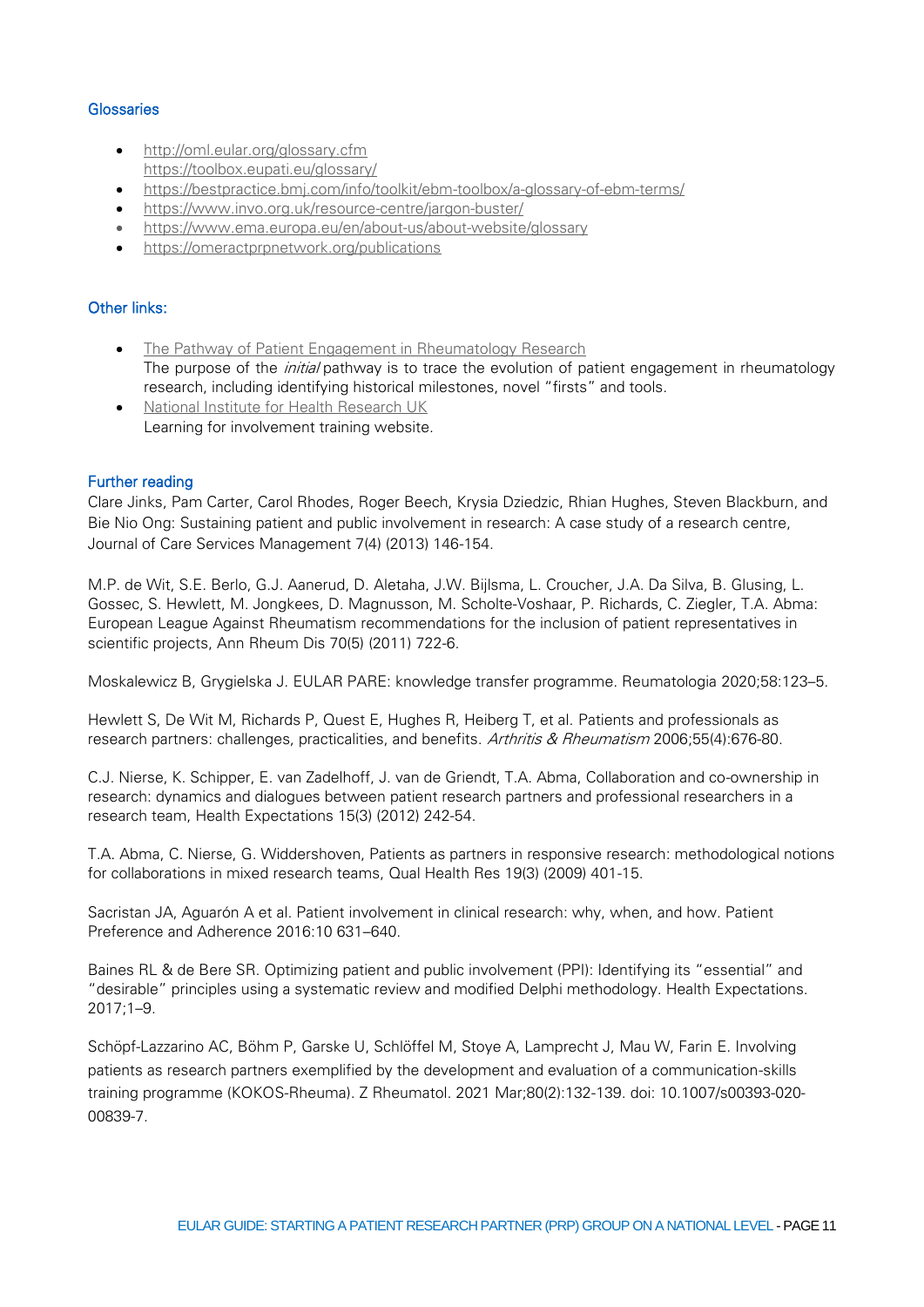# <span id="page-11-0"></span>**Contacts**

For further information please contact: Alzbeta Goehmann at the EULAR Office (email here).

# <span id="page-11-1"></span>Template profile of a national PRP facilitator

This template profile was developed following discussion among members of the EULAR PRP network during the training and evaluation meeting in 2019 and is based on experience of the members of the EULAR Study Group for Collaborative Research.

# <span id="page-11-2"></span>Tasks

- Mapping the current situation of collaborative research in your country.
- Collaborating with other RMD communities (networks, organisations etc).
- Building bridges between the worlds of patients, health professionals and researchers.
- Co-ordinating the network, including organising appropriate training for PRPs.
- Making the network representative of all RMDs (applicable for umbrella networks).
- Contacting researchers and research institutions to explore opportunities for collaboration.
- Recruiting and mentoring new PRPs.
- Motivating and supporting PRPs.
- Matching PRPs with researcher requests.
- Participating in the annual EULAR PRP facilitator meeting, sharing best practices and attending the EULAR study group meetings.

## <span id="page-11-3"></span>**Requirements**

- English language.
- Management skills.
- Leadership.
- Honesty, ethical approach, transparent working.
- Commitment to engage with the public, and ability and confidence to work and talk with different kinds of stakeholders (public and professional).
- Ability to work with volunteers.
- Communication skills including empathy and understanding, and the ability to be involved in personal and sensitive discussions.
- Interest in research, wanting to make a difference.
- Basic knowledge of legal requirements (e.g. GDPR and research ethics).
- Time management skills.
- Willingness to follow the EULAR PARE online training course when available.
- Person with lived experience (desirable).
- "Can-do" attitude, flexible but with a sense of "duty of care".